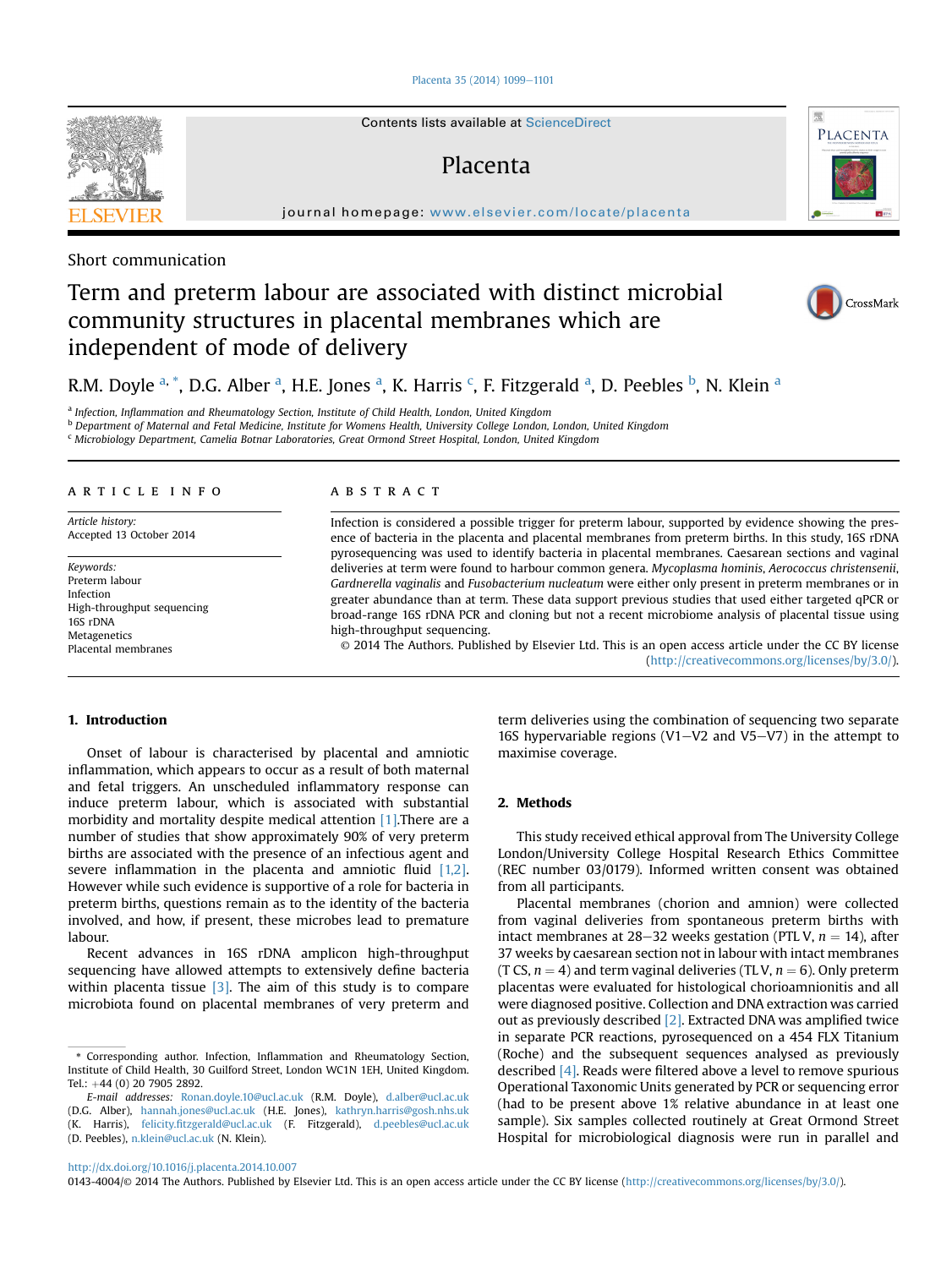<span id="page-1-0"></span>results compared to those obtained by the clinical microbiology service to provide method validation.

## 3. Results

Term deliveries shared many of the same genera, across both primer sets (Fig. 1) such as Streptococcus, Microbacterium, Rhodococcus and Corynebacterium. There was a marked difference between the relative levels of Lactobacillus in the vaginal deliveries compared to caesarean sections; however this was expected and is easily identifiable. 16S rDNA amplicon pyrosequencing identified 6 genera (Fusobacterium, Streptococcus, Mycoplasma, Aerococcus, Gardnerella and Ureaplasma) and 1 family (Enterobacteriaceae) which were either present in greater relative abundances in preterm samples or absent in term deliveries. Both hypervariable regions were consistent with reduced abundances of the genus Lactobacillus recovered from the PTL V group, as well as increased abundances of the genera Streptococcus, Aerococcus and Ureaplasma. Unique or abundant sequences found in the PTL V group were compared with the sequences found



on the Genbank database to see if any could be identified to species level. The criteria used for a species level assignment was 99%-100% similarity to only a single species using BLAST, with the following organisms meeting that criteria: Fusobacterium nucleatum, Mycoplasma hominis, Aerococcus christensenii, Streptococcus anginosus, Streptococcus agalactiae and Gardnerella vaginalis. Streptococcus mitis group was also identified, but could not be speciated further.

## 4. Discussion

We have previously shown an increased frequency of bacterial detection as well as a wider spectrum of bacteria in preterm placental membranes as compared to term [\[2\].](#page-2-0) Bacteria can either invade during labour [\[5\],](#page-2-0) or colonise at some point prior to labour, eventually triggering an inflammatory response and the onset of labour. This latter scenario is consistent with previous work suggesting intra-amniotic infection and inflammation as a trigger of preterm birth [\[6\].](#page-2-0) What was unclear was whether the bacteria detected were an accurate representation of the placental bacterial microbiome associated with preterm birth.





Fig. 1. Bacteria present in placental membranes of both elective caesarean sections (T CS) and vaginal deliveries (TL V) at term. Pyrosequencing of 16S rDNA isolated from placental membranes are grouped by primer pair used to amplify library. Numbers of reads per individual were normalised before being grouped by mode of delivery. Each block of colour represents the varying relative abundance of each genera to that specific group.